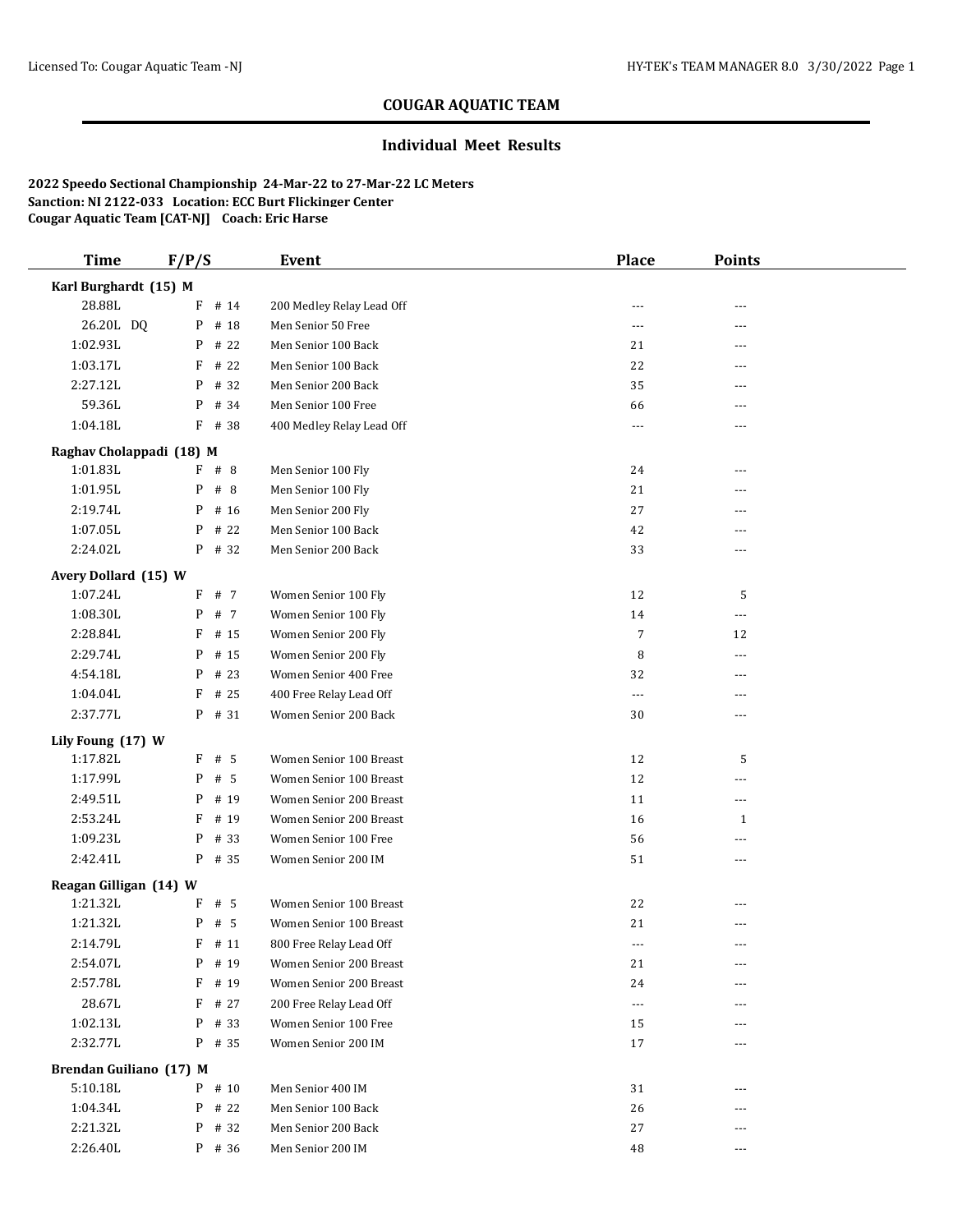# **COUGAR AQUATIC TEAM**

## **Individual Meet Results**

**2022 Speedo Sectional Championship 24-Mar-22 to 27-Mar-22 LC Meters Sanction: NI 2122-033 Location: ECC Burt Flickinger Center Cougar Aquatic Team [CAT-NJ] Coach: Eric Harse**

| <b>Time</b>             | F/P/S     | Event                     | <b>Place</b>   | <b>Points</b>  |  |
|-------------------------|-----------|---------------------------|----------------|----------------|--|
| Aryan Kapoor (16) M     |           |                           |                |                |  |
| 1:13.35L                | P<br># 6  | Men Senior 100 Breast     | 19             | ---            |  |
| 1:13.40L                | F<br># 6  | Men Senior 100 Breast     | 23             | ---            |  |
| 2:44.37L                | P<br># 20 | Men Senior 200 Breast     | 18             | ---            |  |
| 2:48.77L                | F<br># 20 | Men Senior 200 Breast     | 24             | ---            |  |
| 1:06.48L                | P<br># 22 | Men Senior 100 Back       | 36             | ---            |  |
| 57.50L                  | P<br># 34 | Men Senior 100 Free       | 45             | ---            |  |
| Alejandra Laynez (16) W |           |                           |                |                |  |
| 2:13.62L                | F # 3     | Women Senior 200 Free     | 19             | ---            |  |
| 2:14.69L                | P<br>#3   | Women Senior 200 Free     | 19             | ---            |  |
| 1:08.41L                | F<br># 7  | Women Senior 100 Fly      | 15             | 2              |  |
| 1:09.00L                | P<br># 7  | Women Senior 100 Fly      | 16             | ---            |  |
| 2:29.77L                | # 15<br>P | Women Senior 200 Fly      | 9              | $---$          |  |
| 2:30.81L                | # 15<br>F | Women Senior 200 Fly      | 8              | 11             |  |
| 4:48.04L                | # 23<br>P | Women Senior 400 Free     | 26             | ---            |  |
| 4:51.32L                | # 23<br>F | Women Senior 400 Free     | 24             | $\overline{a}$ |  |
| 1:03.02L                | P # 33    | Women Senior 100 Free     | 27             | $\overline{a}$ |  |
| Leticia Laynez (15) W   |           |                           |                |                |  |
| 1:22.65L                | # 5<br>P  | Women Senior 100 Breast   | 26             | ---            |  |
| 5:23.49L                | F<br>#9   | Women Senior 400 IM       | 17             | ---            |  |
| 5:29.84L                | P<br>#9   | Women Senior 400 IM       | 21             | ---            |  |
| 33.71L                  | F<br># 13 | 200 Medley Relay Lead Off | ---            | ---            |  |
| 2:35.75L                | F<br># 15 | Women Senior 200 Fly      | 16             | $\mathbf{1}$   |  |
| 2:37.20L                | # 15<br>P | Women Senior 200 Fly      | 17             | ---            |  |
| 2:57.18L                | # 19<br>P | Women Senior 200 Breast   | 28             | ---            |  |
| 2:34.18L                | P<br># 31 | Women Senior 200 Back     | 20             | ---            |  |
| 2:32.72L                | P<br># 35 | Women Senior 200 IM       | 16             | ---            |  |
| 1:12.38L                | $F$ # 37  | 400 Medley Relay Lead Off | $\overline{a}$ | ---            |  |
| Ella Lepis (15) W       |           |                           |                |                |  |
| 9:30.15L                | $F$ # 1   | Women Senior 800 Free     | 7              | 12             |  |
| 5:26.67L                | F<br>#9   | Women Senior 400 IM       | 19             | ---            |  |
| 5:29.69L                | P<br>#9   | Women Senior 400 IM       | 20             | ---            |  |
| 4:44.57L                | F<br># 23 | Women Senior 400 Free     | 20             | ---            |  |
| 4:46.86L                | P<br># 23 | Women Senior 400 Free     | 21             | ---            |  |
| 2:38.55L                | P # 35    | Women Senior 200 IM       | 43             | ---            |  |
|                         |           |                           |                |                |  |